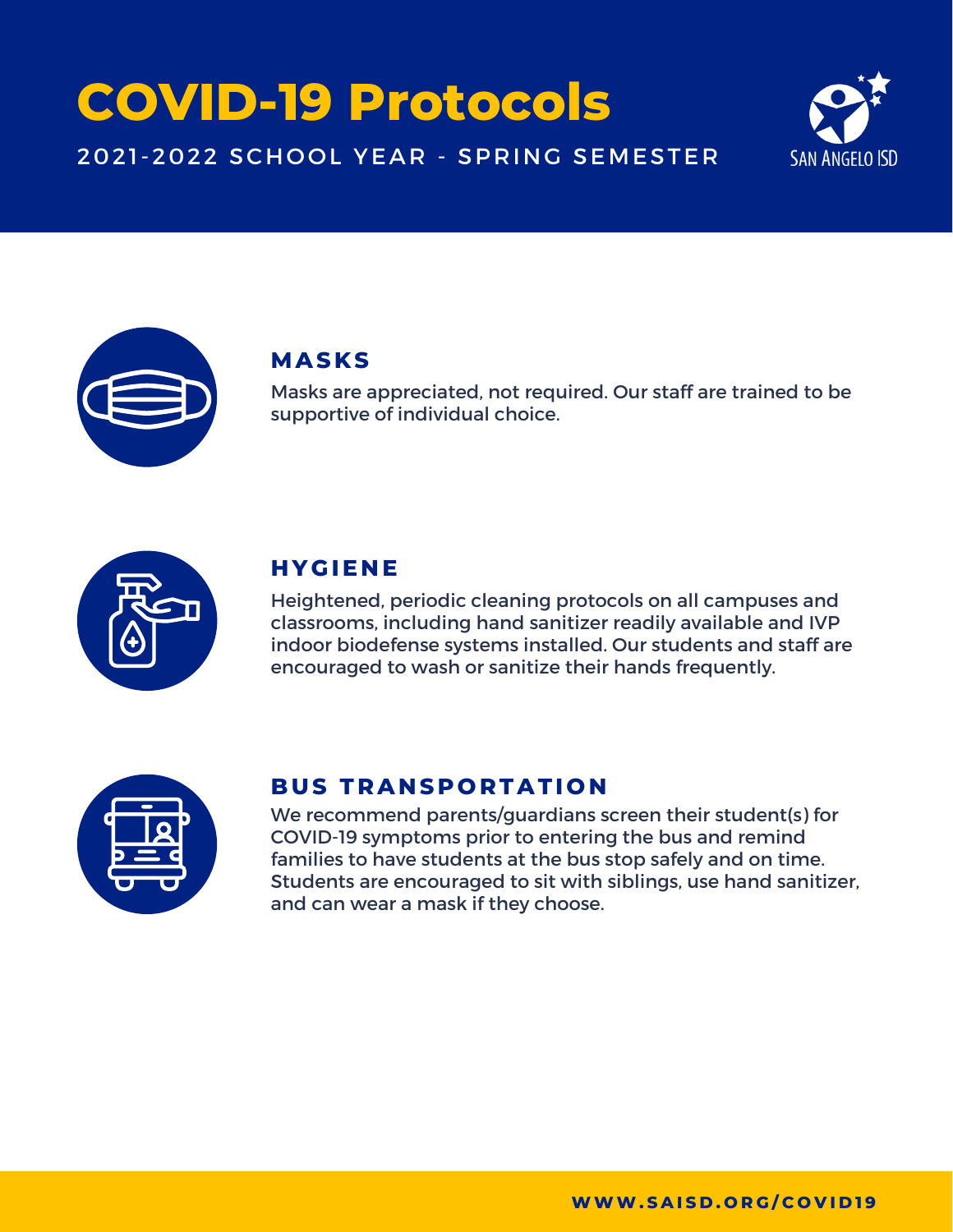# **What happens if a student tests positive for COVID-19?**

In the event a student tests positive for COVID-19, the parent/guardian should report the positive case to their school nurse. **The child is required to stay home from school until all the following conditions are met:**



5 days have passed since symptoms first appeared, or 5 days since positive test if no symptoms occur;

**AND**



24 hours have passed with no fever without the use of feverreducing medications;

**AND**



Other symptoms of COVID-19 are improving.

- Loss of taste and smell may persist for weeks or months after recovery and need not delay the end of isolation
- If you had a severe case of COVID-19 and required hospitalization, or you have a severe immune disorder, follow your provider's instructions -- you may need to stay away from others longer.

Once all criteria are met, parents/guardians will have the option to send their student back to school as long as the student wears a mask for the first 5 days of their return to school facilities. If a parent does not wish for their student to wear a mask, the student will quarantine at home for an additional 5 days (10 full days).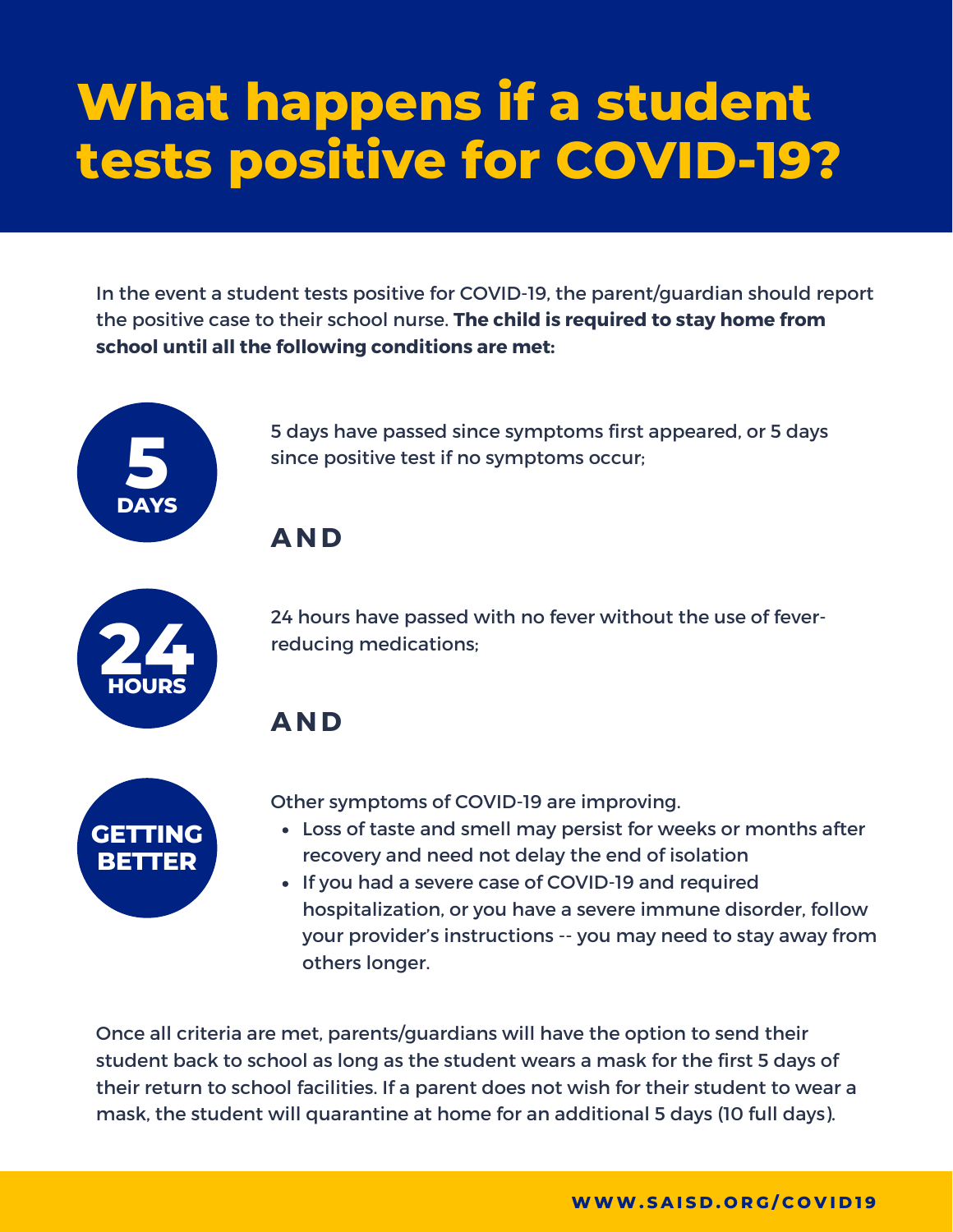## **What happens if a student feels sick on campus?**

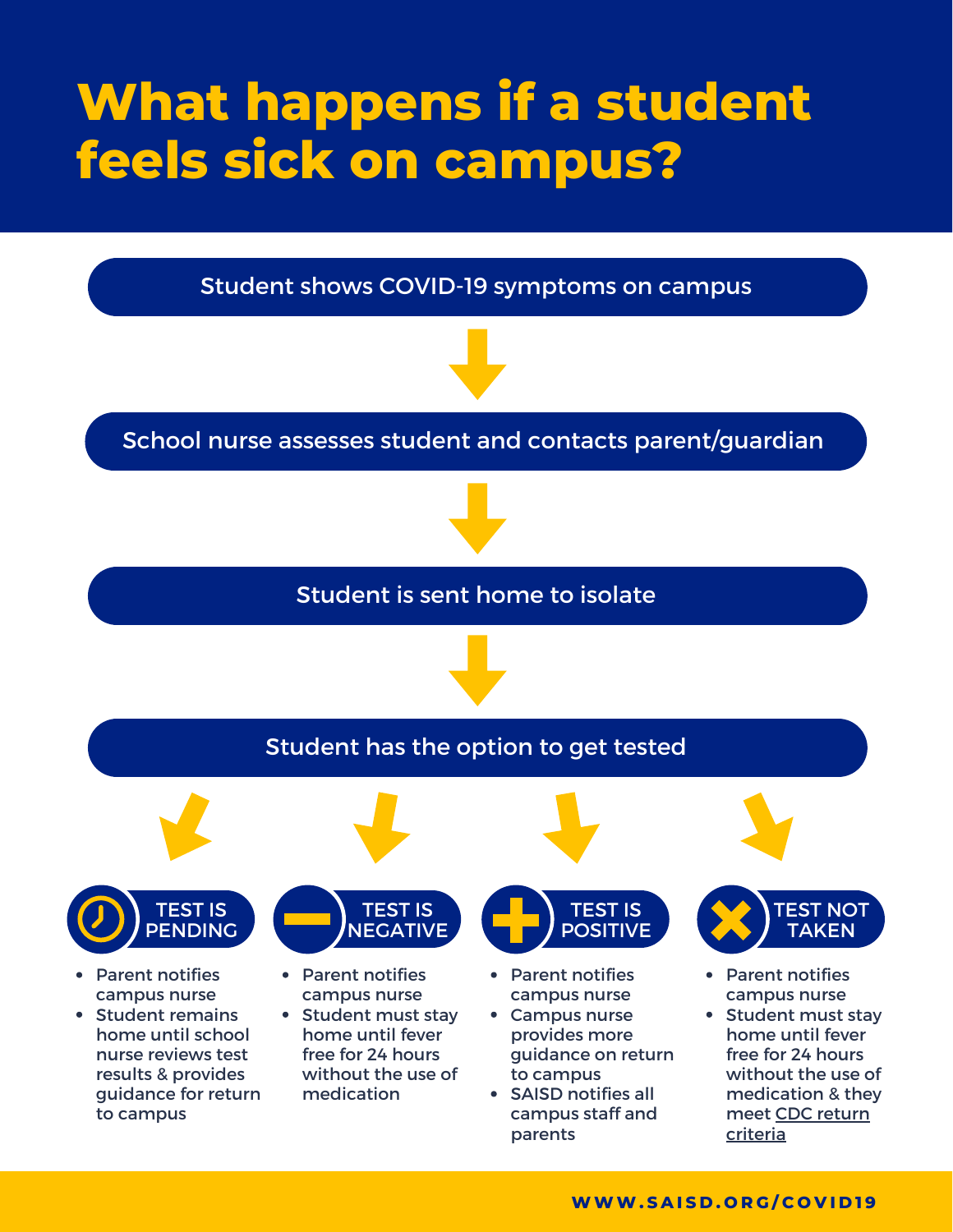### **What if a student has close contact with a confirmed COVID-19 case?**

THIS INCLUDES DIRECT CONTACT WITH A POSITIVE HOUSEHOLD MEMBER

**IF THE STUDENT IS FULLY VACCINATED OR TESTED POSITIVE FOR COVID-19 WITHIN THE LAST 90 DAYS\***

No quarantine is required unless symptoms develop.

Students should self-monitor for symptoms for **14 days**.

It is recommended that the student wear a mask for **10 days**.

Stay home or go home if symptoms develop.

**IF THE STUDENT IS NOT FULLY VACCINATED OR HAS NOT TESTED POSITIVE FOR COVID-19 WITHIN THE LAST 90 DAYS**



Stay home and contact your school nurse.

> School nurse will provide further guidance on next steps.

\*Parents/Guardians must provide proof of a positive COVID-19 test result or vaccination record.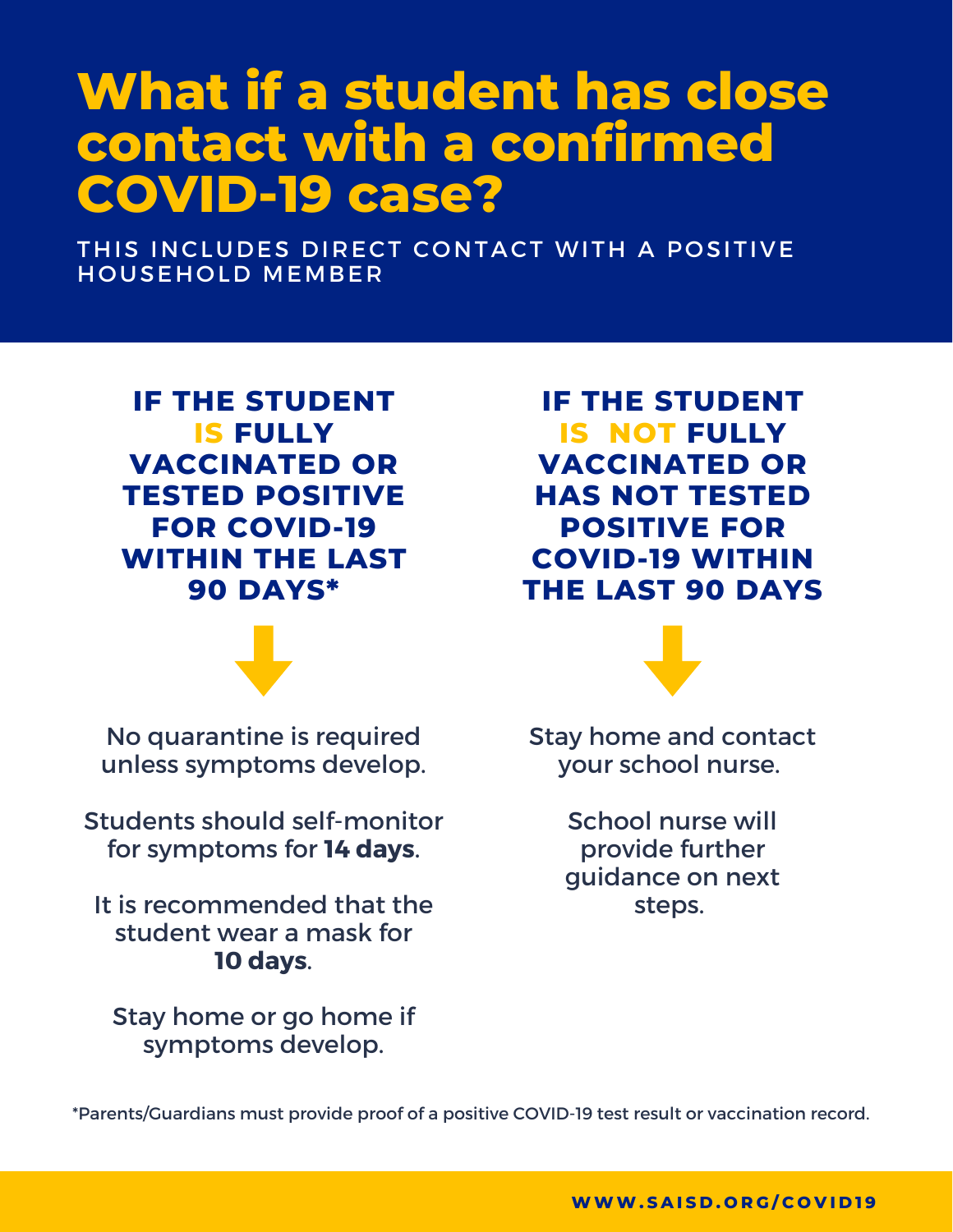## **What happens if a staff member tests positive for COVID-19?**

In the event a staff member tests positive for COVID-19, the staff member should report the positive case to their supervisor and Dr. Farrah Gomez. **The staff member is required to stay home from school until all the following conditions are met:**



5 days have passed since symptoms first appeared, or 5 days since positive test if no symptoms occur;

**AND**



24 hours have passed with no fever without the use of feverreducing medications;

**AND**



Other symptoms of COVID-19 are improving.

- Loss of taste and smell may persist for weeks or months after recovery and need not delay the end of isolation
- If you had a severe case of COVID-19 and required hospitalization, or you have a severe immune disorder, follow your provider's instructions -- you may need to stay away from others longer.

Once all criteria are met, staff members must stay home until officially cleared for work by Dr. Gomez.